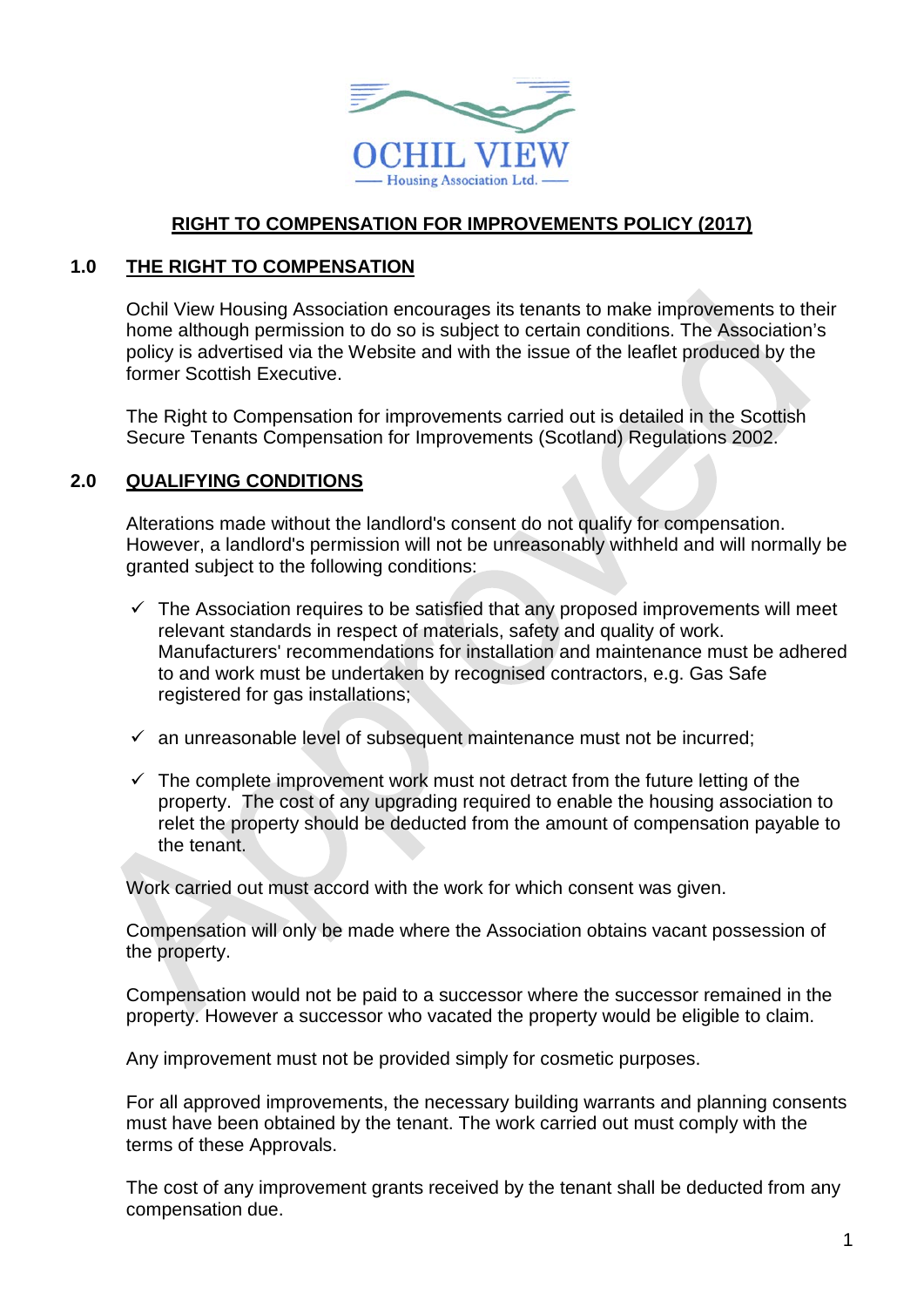The amount of any arrears or outstanding rechargeable repairs shall be deducted from any compensation due.

The Association may determine conditions to suit local circumstances or particular activities. For example, where a programme exists to install central heating the Association may deem it inappropriate to approve the installation of central heating by a tenant.

Compensation will not be payable under the following circumstances;

- (a) where the compensation is less than £100;
- (b) where the tenancy ends because;
	- (i) An order for recovery of possession is made on any of the grounds specified in Part 1 of Schedule 2 of the Housing (Scotland) Act 2001.
	- (ii) the house is disposed of under Section 14 of the 1987 Act
	- (iii) the house is disposed of under Section 65 of the 2001 Act
	- (iv) the right to buy under part 2 of the 2001 Act has been exercised or
	- (v) The tenant has been granted a new tenancy whether alone or jointly, of the same, or substantially the same house by the same landlord.

#### **3.0 QUALIFYING IMPROVEMENT WORK**

Qualifying improvement work is the installation or replacement of an item specified in Column 1 of **Appendix 1.**

In recognition of the Association's commitment to encourage environmentally sustainable practices, the Association will also consider products, such as those approved by the Energy Savings Trust or other recognised body, which generate renewable electricity as qualifying improvement work.

Compensation will be payable on the cost of the improvement, including labour and materials but excluding removable appliances and decoration. Labour costs will not be paid to tenants who have installed the improvements using their own labour.

## **4.0 AMOUNT OF COMPENSATION**

The compensation will be calculated on the tenant's cost depreciated over the improvement's notional life as defined at **Appendix 1**. There will be a straight line depreciation calculation over the period of the notional life of the improvement. The sum deducted from the costs will be for completed years of the notional life; part of years would be disregarded. The formula for calculating compensation will be is attached at **Appendix 2.**

The Association may make adjustments after the calculation by making an offer of compensation above or below the cost minus depreciation to reflect the following factors: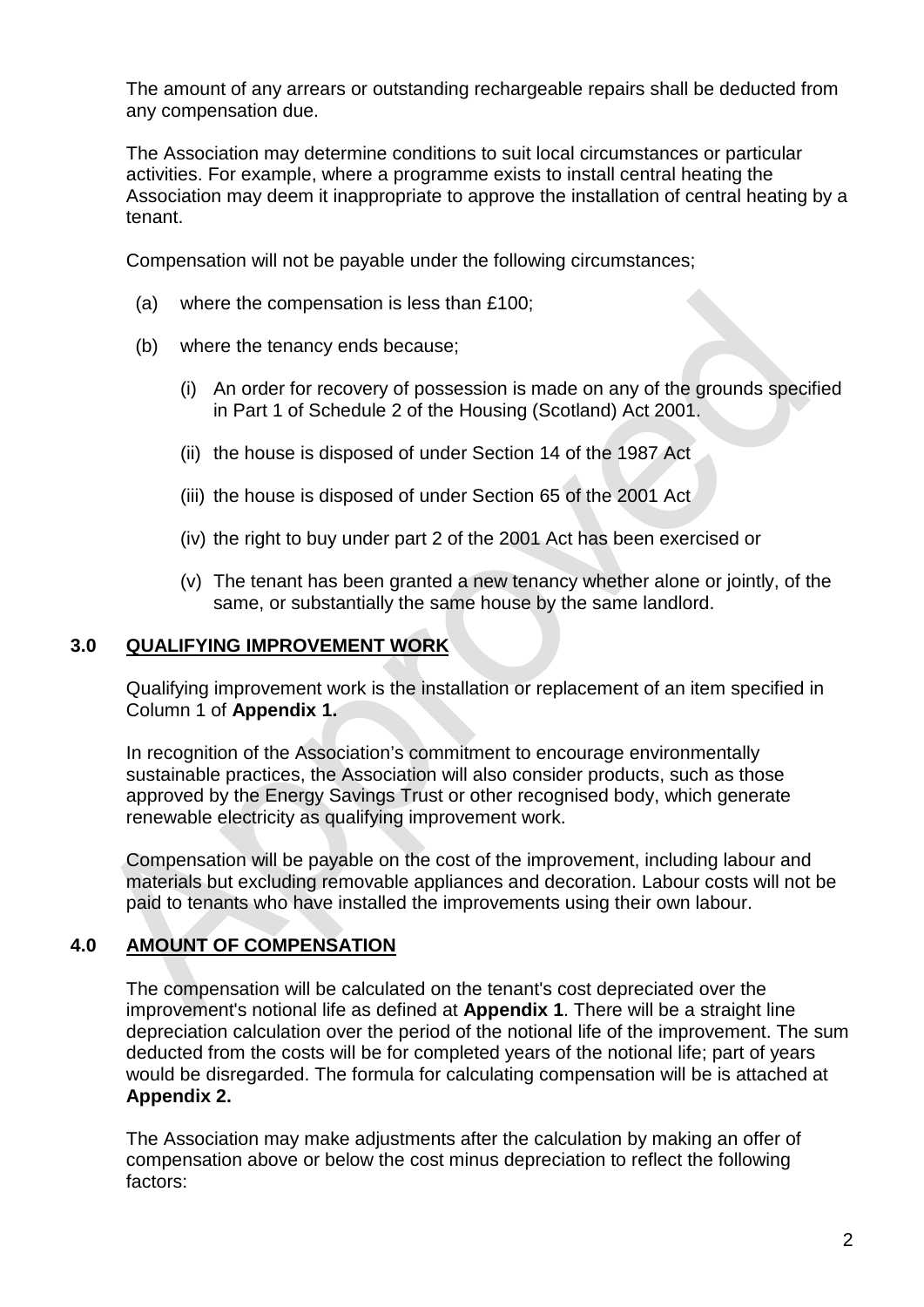- a) If the cost of the improvement work is excessive;
- b) If the deterioration in quality of the improvement is greater than that provided for in the notional life of that improvement;
- c) If the improvement work is not of as high a quality as if it had been carried out by the Association;
- d) If the improvement is considered to be of a quality significantly above that which the association would expect to install.

In the case of sub-paragraphs a), b) and c) above, the association may deduct from, and in the case of sub-paragraph d) above add to, the amount of compensation calculated such sum as is considered reasonable to take account of these factors.

In cases where a tenant installs a measure that does not have a notional life defined within those listed in **Appendix 1** but where the Association is willing to consider compensation (e.g. energy measures) then the Association will make an estimate on the measures notional life based on product information available from the tenant or from other available sources.

The amount of compensation payable will not exceed £4,000 per improvement.

# **5.0 CLAIMS FOR COMPENSATION**

Claims for compensation shall adhere to the following:

- $\checkmark$  The claimant shall provide the name and address and what improvements have been made;
- $\checkmark$  The cost of each improvement made and the dates on which each improvement was started and finished;
- $\checkmark$  Claims for compensation shall be made in writing within the period starting 28 days before and ending 21 days after the tenancy comes to an end;
- $\checkmark$  It is the responsibility of the tenant to provide details to the Association;
- $\checkmark$  The Association will respond to the claimant within 28 days of the claim.

The Association may also take the opportunity to inspect any improvement work.

## **6.0 REVIEW PROCEDURES**

Where the tenant is aggrieved by any decision of the Association concerning any question arising under the Regulations he/she may within 28 days of being notified of that decision require it to be reviewed or reconsidered.

Where a review or reconsideration is required the decision:

(a) Shall be reviewed by a valuer or surveyor who took no part in making the decision, appointed for the purpose by the Association; or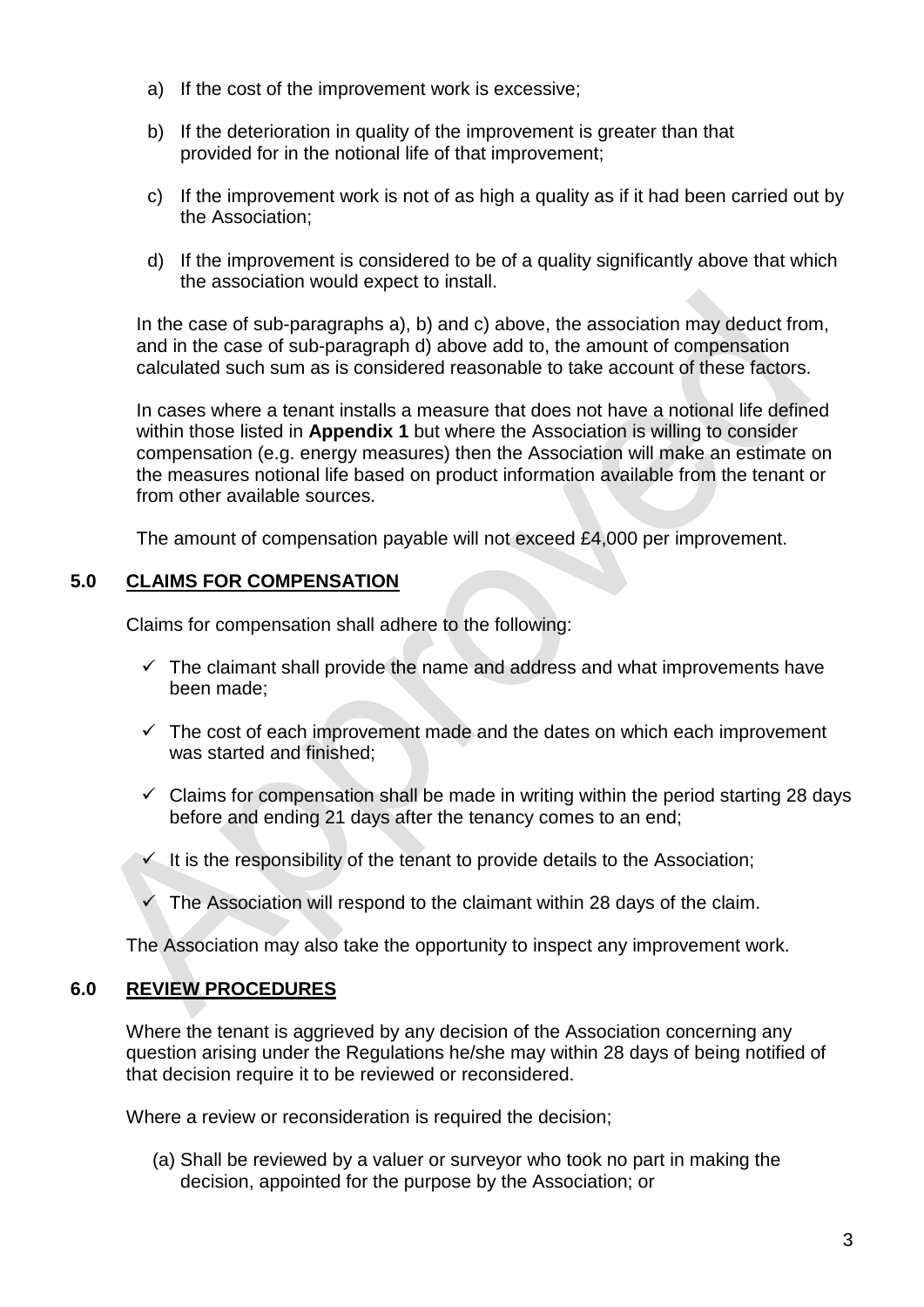- (b) Shall be reviewed by any of the Association's Committee Members who took no part in making the decision or
- (c) Shall be reconsidered by all the Association's Committee Members.

The tenant may make written representations to and, accompanied by any representative of his/her choice, oral representations before the person or persons undertaking the review or reconsideration.

The tenant or the Association may appeal to the Sheriff against any decision taken on a review or reconsideration.

In all cases of review the Association will aim to resolve this within the timescales set out within its Complaints Handling Procedure.

## **7.0 POLICY REVIEW**

This policy will be subject to review at least every 5 years.

Graeme Wilson Head of Customer Services

**7th September 2017**

#### Policy Consultation and Review Process

| Reviewed by the Involved Residents Group   | $26th$ July 2017                |
|--------------------------------------------|---------------------------------|
| Reviewed by the Management Team            | N/A                             |
| Recommended by Customer Services Committee | 13 <sup>th</sup> September 2017 |
| <b>APPROVED BY MANAGEMENT COMMITTEE</b>    | 28 <sup>th</sup> September 2017 |
| <b>Date of Next Review</b>                 | September 2022                  |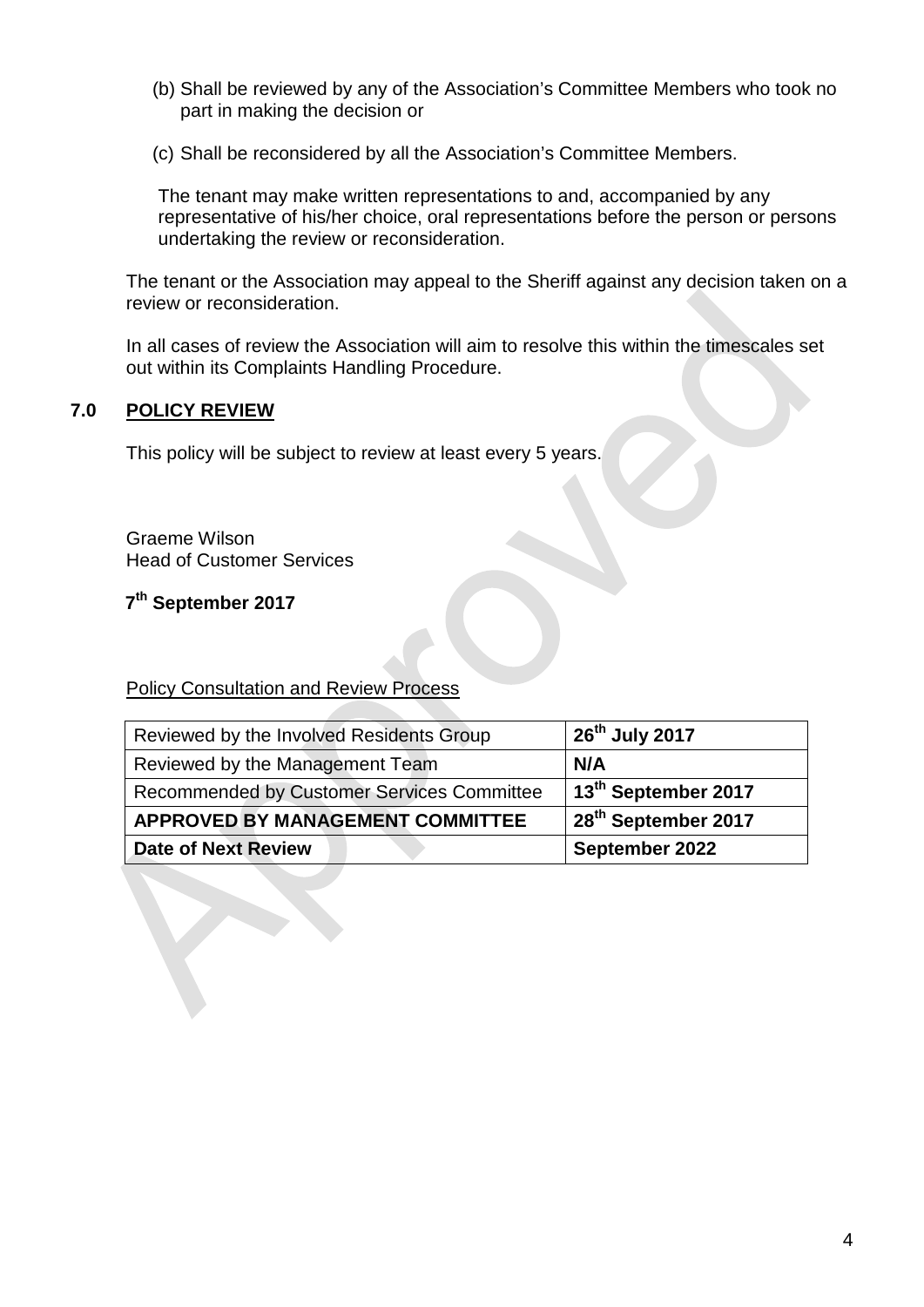| <b>Column 1</b><br>(Item)                                                                                      | <b>Column 2</b><br>(Notional Life in Years) |
|----------------------------------------------------------------------------------------------------------------|---------------------------------------------|
| 1. Bath or shower                                                                                              | 12                                          |
| 2. Cavity wall insulation                                                                                      | 20                                          |
| 3. Sound insulation                                                                                            | 20                                          |
| 4. Double glazing or other external window replacement or<br>secondary glazing                                 | 20                                          |
| 5. Draught proofing of external doors or windows                                                               | 8                                           |
| 6. Insulation of pipes, water tank or cylinder                                                                 | 10                                          |
| 7. Installation of mechanical ventilation in bathrooms and<br>kitchens                                         | 7                                           |
| 8. Kitchen sink                                                                                                | 10                                          |
| 9. Loft insulation                                                                                             | 20                                          |
| 10. Rewiring and the provision of power and lighting or other<br>electrical fixtures including smoke detectors | 20                                          |
| 11. Security measures other than burglar alarm systems                                                         | 15                                          |
| 12. Space or water heating                                                                                     | 12                                          |
| 13. Storage cupboards in bathroom or kitchen                                                                   | 10                                          |
| 14. Thermostatic radiator valves                                                                               | $\overline{7}$                              |
| 15. Wash hand basin                                                                                            | 12                                          |
| 16. Water closet                                                                                               | 12                                          |
| 17. Work surfaces for food preparation                                                                         | 10                                          |

# **QUALIFYING IMPROVEMENT WORK AND NOTIONAL LIFE**